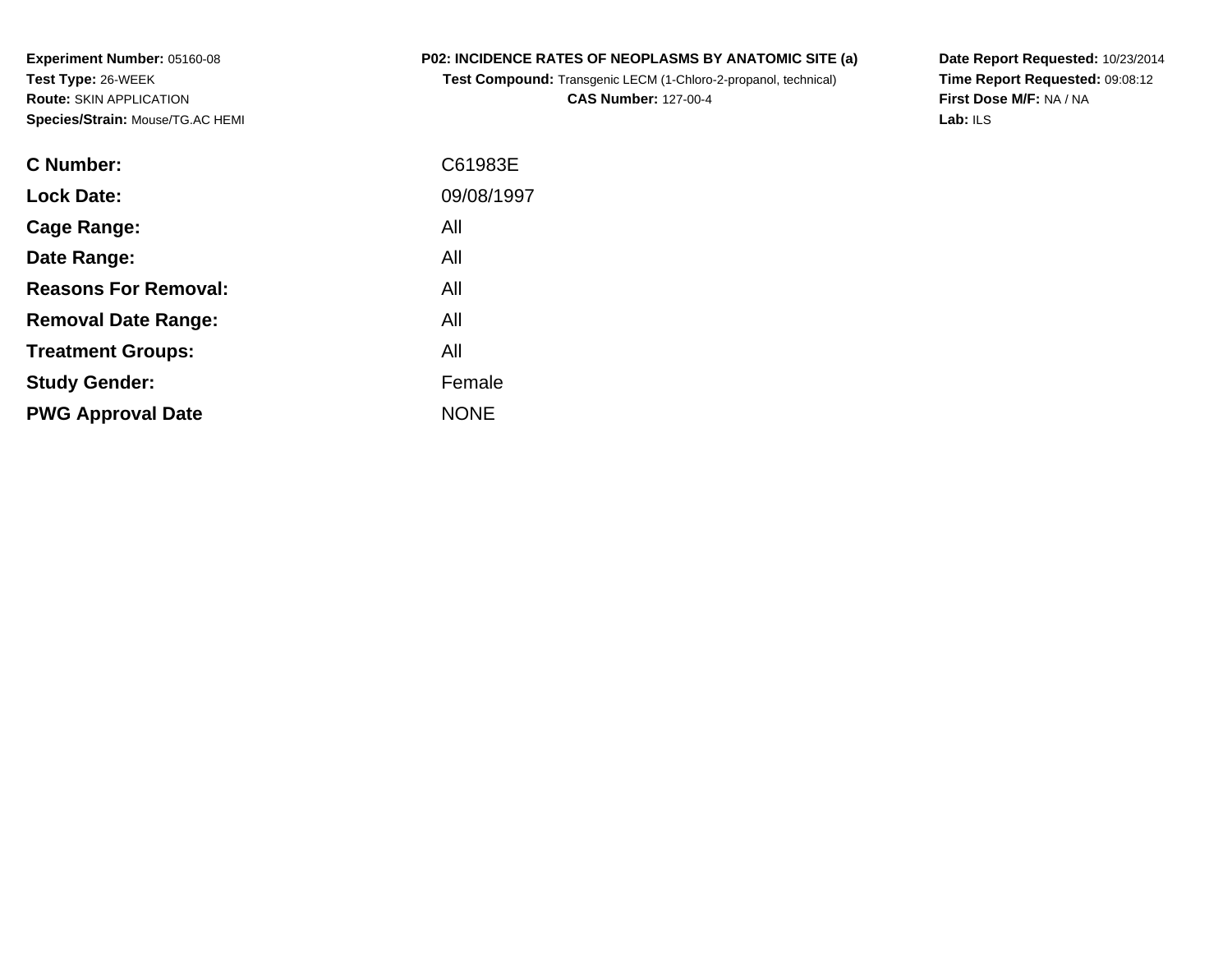**P02: INCIDENCE RATES OF NEOPLASMS BY ANATOMIC SITE (a)**

**Test Compound:** Transgenic LECM (1-Chloro-2-propanol, technical)

**CAS Number:** 127-00-4

**Date Report Requested:** 10/23/2014**Time Report Requested:** 09:08:12**First Dose M/F:** NA / NA**Lab:** ILS

| <b>TG.AC HEMI Mouse FEMALE</b>          | 0 MG         | <b>1.25 UG TPA</b> | 1.2 MG | 6.0 MG | 12.0 MG  |
|-----------------------------------------|--------------|--------------------|--------|--------|----------|
| <b>Disposition Summary</b>              |              |                    |        |        |          |
| <b>Animals Initially In Study</b>       | 15           | 14                 | 15     | 15     | 20       |
| <b>Early Deaths</b>                     |              |                    |        |        |          |
| <b>Moribund Sacrifice</b>               |              | $\mathbf 2$        |        |        | 1        |
| <b>Natural Death</b>                    | $\mathbf 2$  | 1                  | 1      |        |          |
| <b>Survivors</b>                        |              |                    |        |        |          |
| <b>Natural Death</b>                    |              |                    |        |        |          |
| <b>Terminal Sacrifice</b>               | 11           | 8                  | 14     | 15     | 16       |
| Other                                   | $\mathbf{2}$ | $\overline{2}$     |        |        | 3        |
| <b>Animals Examined Microscopically</b> | 11           |                    |        |        | 16       |
| <b>ALIMENTARY SYSTEM</b>                |              |                    |        |        |          |
| Liver                                   | (11)         | (0)                | (0)    | (0)    | (16)     |
| <b>Salivary Glands</b>                  | (11)         | (0)                | (0)    | (0)    | (16)     |
| Stomach, Forestomach                    | (11)         | (0)                | (0)    | (0)    | (16)     |
| Squamous Cell Papilloma                 | 1(9%)        |                    |        |        | 4 (25%)  |
| Stomach, Glandular                      | (11)         | (0)                | (0)    | (0)    | (16)     |
| Tongue                                  | (0)          | (0)                | (0)    | (0)    | (2)      |
| Squamous Cell Papilloma                 |              |                    |        |        | 2 (100%) |
| CARDIOVASCULAR SYSTEM<br>None           |              |                    |        |        |          |
| <b>ENDOCRINE SYSTEM</b>                 |              |                    |        |        |          |
| <b>Adrenal Cortex</b>                   | (11)         | (0)                | (0)    | (0)    | (16)     |
| Adrenal Medulla                         | (11)         | (0)                | (0)    | (0)    | (16)     |
| <b>Pituitary Gland</b>                  | (11)         | (0)                | (0)    | (0)    | (16)     |
| <b>Thyroid Gland</b>                    | (11)         | (0)                | (0)    | (0)    | (16)     |

GENERAL BODY SYSTEM

**Experiment Number:** 05160-08

**Species/Strain:** Mouse/TG.AC HEMI

**Test Type:** 26-WEEK**Route:** SKIN APPLICATION

a - Number of animals examined microscopically at site and number of animals with lesion

b - Primary tumors: all tumors except metastatic tumors

\* Number of animals with any tissue examined microscopically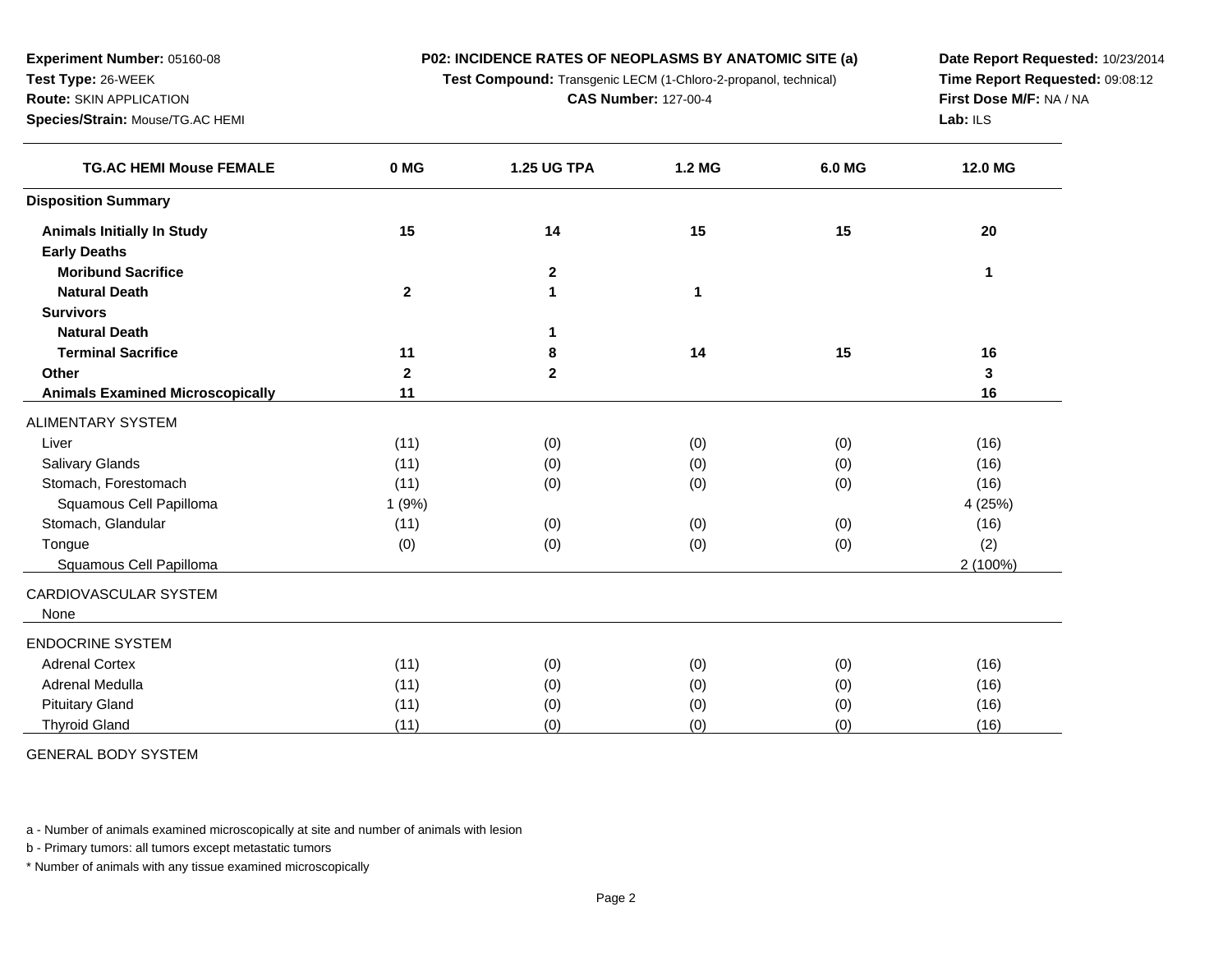**P02: INCIDENCE RATES OF NEOPLASMS BY ANATOMIC SITE (a)**

**Test Compound:** Transgenic LECM (1-Chloro-2-propanol, technical)

**CAS Number:** 127-00-4

**Date Report Requested:** 10/23/2014 **Time Report Requested:** 09:08:12**First Dose M/F:** NA / NA**Lab:** ILS

| <b>TG.AC HEMI Mouse FEMALE</b> | 0 MG   | <b>1.25 UG TPA</b> | 1.2 MG | 6.0 MG | 12.0 MG |
|--------------------------------|--------|--------------------|--------|--------|---------|
| None                           |        |                    |        |        |         |
| <b>GENITAL SYSTEM</b>          |        |                    |        |        |         |
| Ovary                          | (0)    | (0)                | (0)    | (0)    | (1)     |
| <b>Uterus</b>                  | (0)    | (0)                | (0)    | (0)    | (1)     |
| <b>HEMATOPOIETIC SYSTEM</b>    |        |                    |        |        |         |
| Lymph Node, Mandibular         | (10)   | (0)                | (0)    | (0)    | (15)    |
| Spleen                         | (11)   | (0)                | (0)    | (0)    | (16)    |
| Thymus                         | (10)   | (0)                | (0)    | (0)    | (16)    |
| <b>INTEGUMENTARY SYSTEM</b>    |        |                    |        |        |         |
| Mammary Gland                  | (8)    | (0)                | (0)    | (0)    | (16)    |
| Skin                           | (11)   | (0)                | (0)    | (0)    | (16)    |
| SOA, Squamous Cell Papilloma   | 2(18%) |                    |        |        | 3(19%)  |
| Squamous Cell Papilloma        |        |                    |        |        | 1(6%)   |
| MUSCULOSKELETAL SYSTEM         |        |                    |        |        |         |
| None                           |        |                    |        |        |         |
| NERVOUS SYSTEM                 |        |                    |        |        |         |
| None                           |        |                    |        |        |         |
| RESPIRATORY SYSTEM             |        |                    |        |        |         |
| Lung                           | (11)   | (0)                | (0)    | (0)    | (16)    |
| Alveolar/Bronchiolar Adenoma   |        |                    |        |        | 1(6%)   |
| SPECIAL SENSES SYSTEM          |        |                    |        |        |         |
| None                           |        |                    |        |        |         |
| <b>URINARY SYSTEM</b>          |        |                    |        |        |         |
| Kidney                         | (11)   | (0)                | (0)    | (0)    | (16)    |
|                                |        |                    |        |        |         |

a - Number of animals examined microscopically at site and number of animals with lesion

b - Primary tumors: all tumors except metastatic tumors

**Experiment Number:** 05160-08

**Species/Strain:** Mouse/TG.AC HEMI

**Test Type:** 26-WEEK**Route:** SKIN APPLICATION

\* Number of animals with any tissue examined microscopically